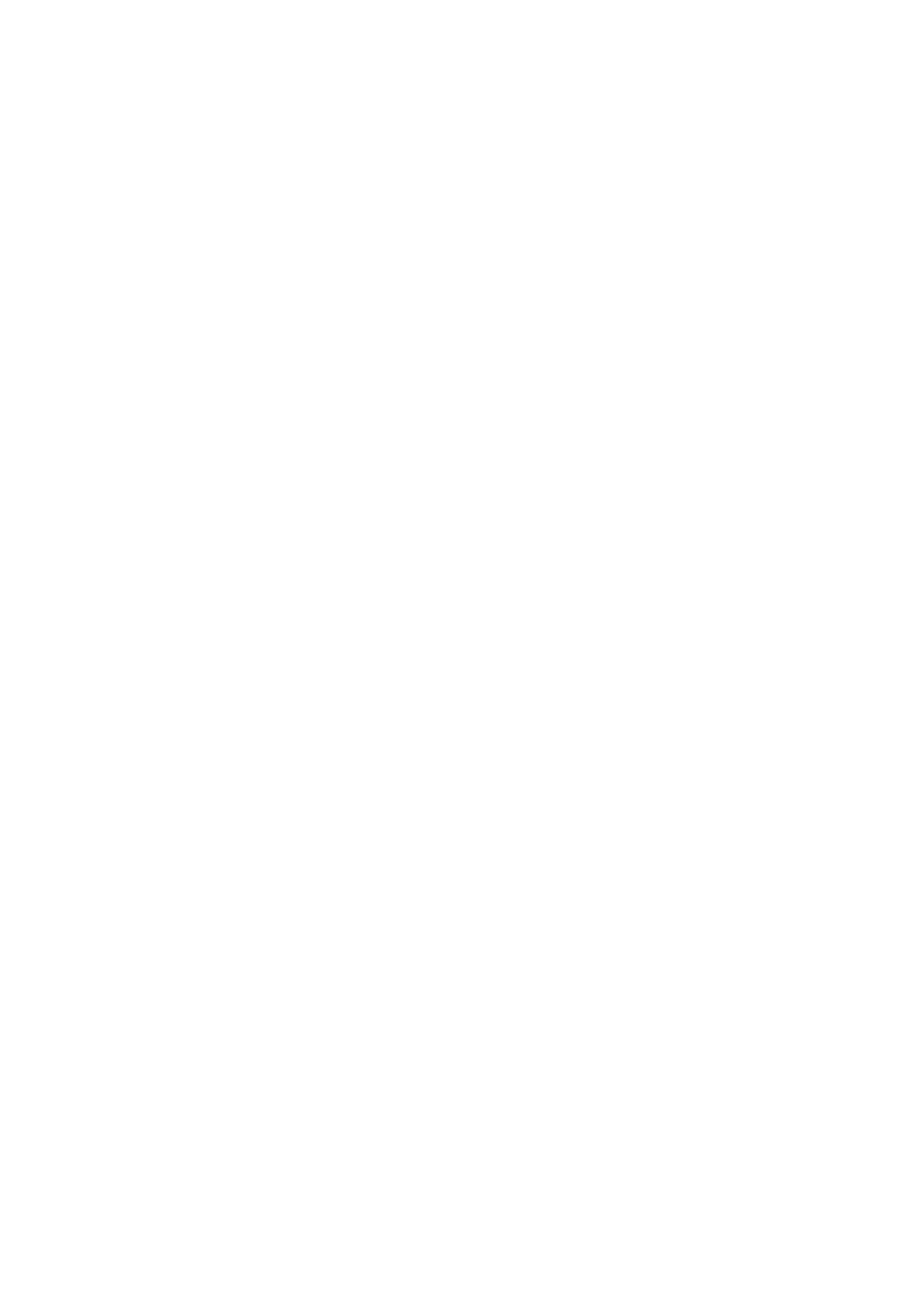## Louvre Airflow Test 521

**Carried out for:**

**nv RENSON Sunprotection-Projects sa** Maalbeekstraat 6 B-8790 Waregem Belgium

Contract: **BSRIA Final Report 60242/2**

Date: **13 July 2017**

Issued by: **BSRIA Limited** Old Bracknell Lane West, Bracknell, Berkshire RG12 7AH UK

Telephone: +44 (0)1344 465600

Fax: +44 (0)1344 465626

E: bsria@bsria.co.uk W: [www.bsria.co.uk](http://www.bsria.co.uk/)

| Compiled by:               |                                           | Approved by:            |                                                            |
|----------------------------|-------------------------------------------|-------------------------|------------------------------------------------------------|
| <b>Name:</b> Andrew Freeth |                                           | <b>Name: Mark Roper</b> |                                                            |
| Title:                     | Senior Test Engineer<br><b>BSRIA Test</b> |                         | <b>Title:</b> Principal Test Engineer<br><b>BSRIA Test</b> |

#### *DISCLAIMER*

*This report must not be reproduced except in full without the written approval of an executive director of BSRIA. It is only intended to be used within the context described in the text.*

*This report has been prepared by BSRIA Limited, with reasonable skill, care and diligence in accordance with BSRIA's Quality Assurance and within the scope of our Terms and Conditions of Business.*

*This report is confidential to the client and we accept no responsibility of whatsoever nature to third parties to whom this report, or any part thereof, is made known. Any such party relies on the report at its own risk.*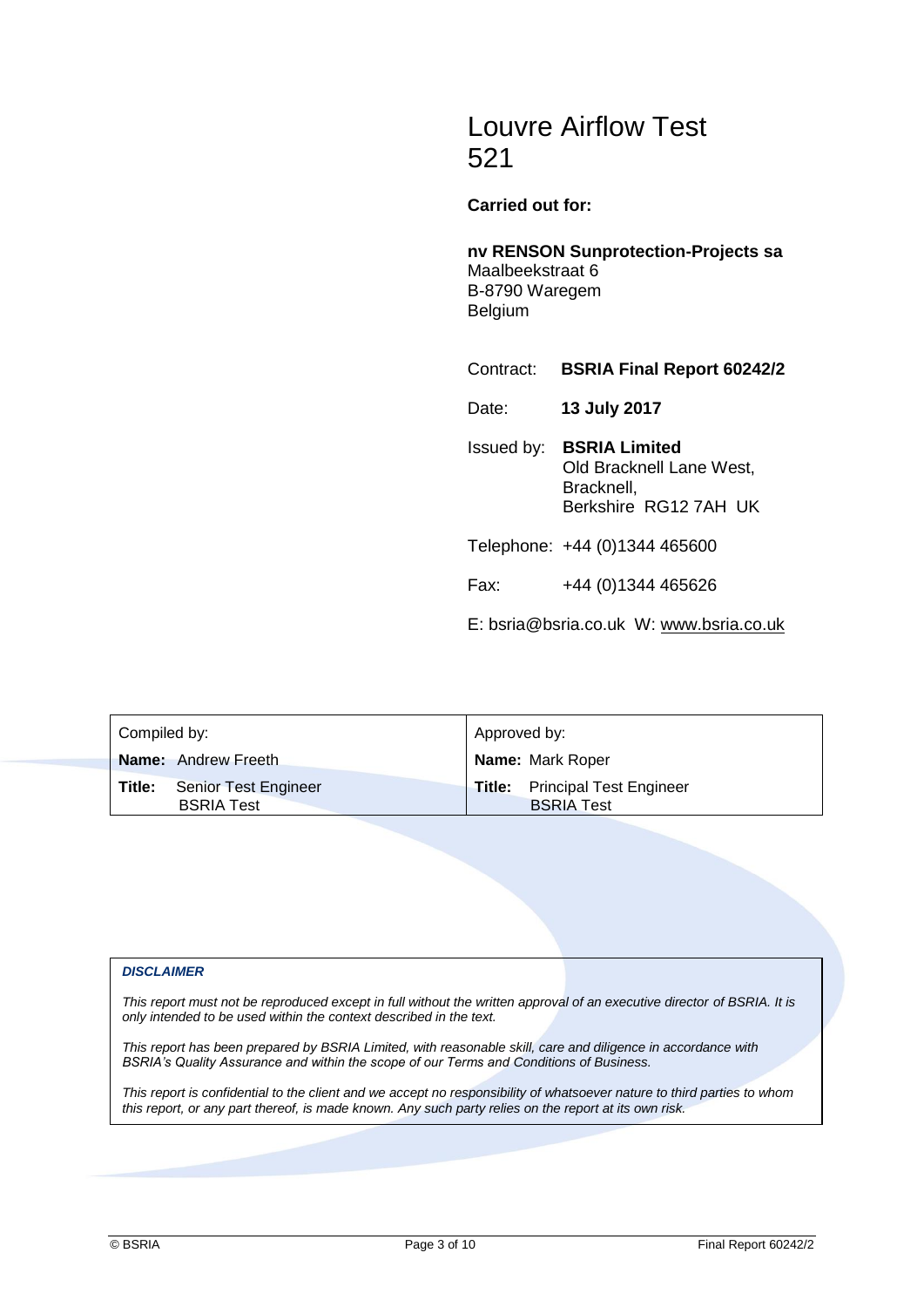## **CONTENTS**

| $\overline{2}$ |  |  |  |
|----------------|--|--|--|
|                |  |  |  |
| 3              |  |  |  |
|                |  |  |  |

## **APPENDICES**

## **FIGURES**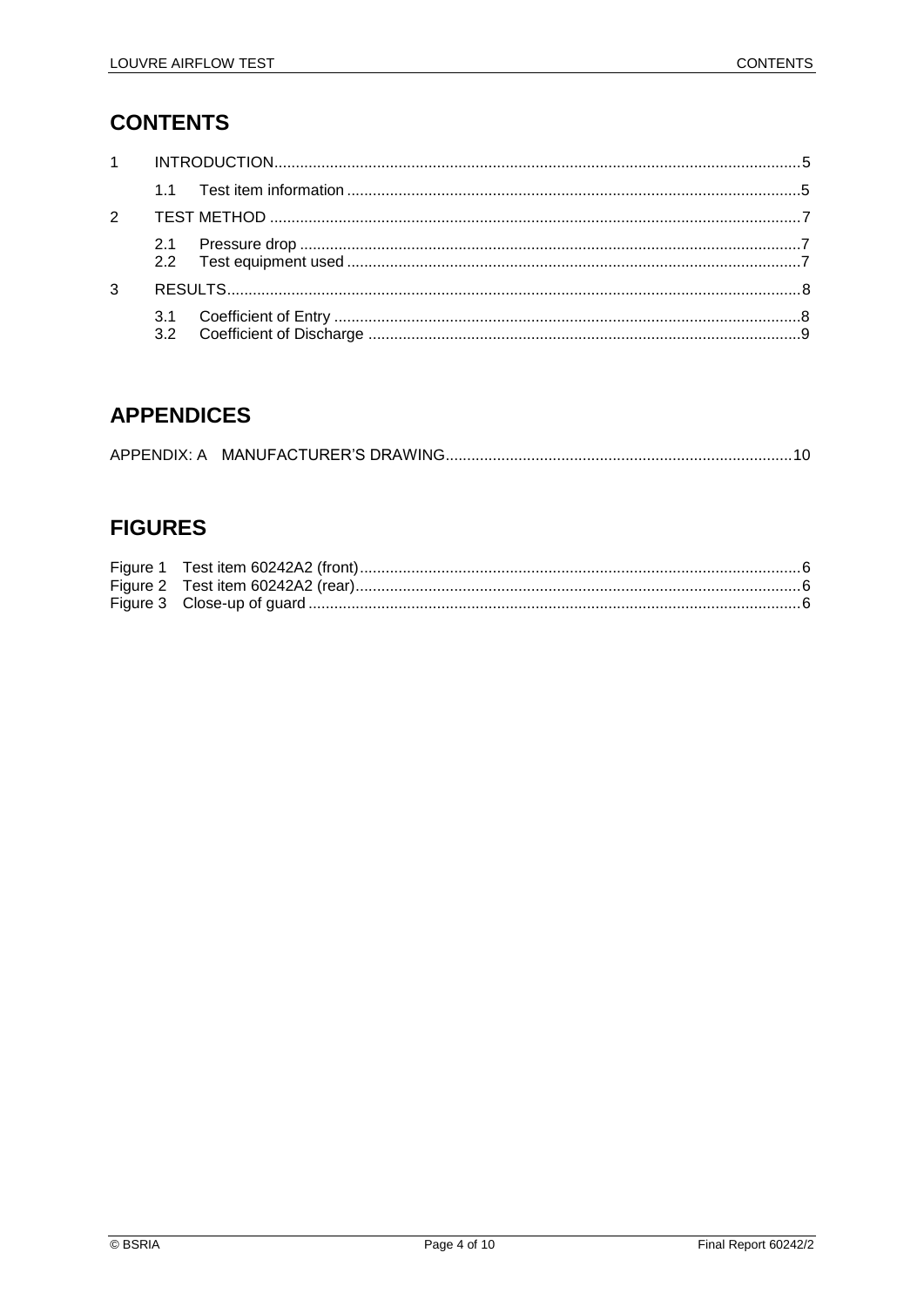## <span id="page-4-0"></span>**1 INTRODUCTION**

This report concerns tests conducted on a louvre to determine the Pressure Drop versus Airflow Curve, with the associated Coefficient of Entry and Discharge using the test methods contained within EN 13030 : 2001. The work was commissioned by nv RENSON Sunprotection-Projects sa, and was carried out at BSRIA on 3 - 4 May 2017.

#### **Items received for test**

| <b>Test Item</b>    | <b>BSRIA ID</b> |  |
|---------------------|-----------------|--|
| $E^{\eta A}$<br>ు∠. | 60242A2         |  |

#### <span id="page-4-1"></span>**1.1 TEST ITEM INFORMATION**

| <b>Contract</b>          | 60242                               |
|--------------------------|-------------------------------------|
| <b>Date</b>              | $3 - 5 - 17$                        |
| <b>Manufacturer</b>      | nv RENSON Sunprotection-Projects sa |
| <b>Louvre Model</b>      | 521                                 |
| <b>Material</b>          | <b>Galvanised Steel</b>             |
| <b>Painted</b>           | <b>No</b>                           |
| <b>Core Area Height</b>  | 992 mm                              |
| <b>Core Area Width</b>   | 993 mm                              |
| <b>Blade Pack Depth</b>  | 40 mm                               |
| <b>Frame Depth</b>       | 45 mm                               |
| No. of Blades            | 19                                  |
| <b>Blade Pitch</b>       | 50 mm                               |
| <b>Blade Angle</b>       | 45° approx.                         |
| No. of Banks             | 1                                   |
| <b>Guard Type</b>        | Bird/Vermin                         |
| <b>Guard Spacing</b>     | 0 <sub>mm</sub>                     |
| <b>Side Channels</b>     | <b>No</b>                           |
| <b>Water Drip Tray</b>   | Yes                                 |
| <b>Blade Orientation</b> | Horizontal                          |

**Note:** Weather louvre core area - product of the minimum height H and minimum width W of the front opening in the weather louvre assembly with the louvre blades removed Blade Pack Depth refers to the distance from front of first bank to rear of last bank.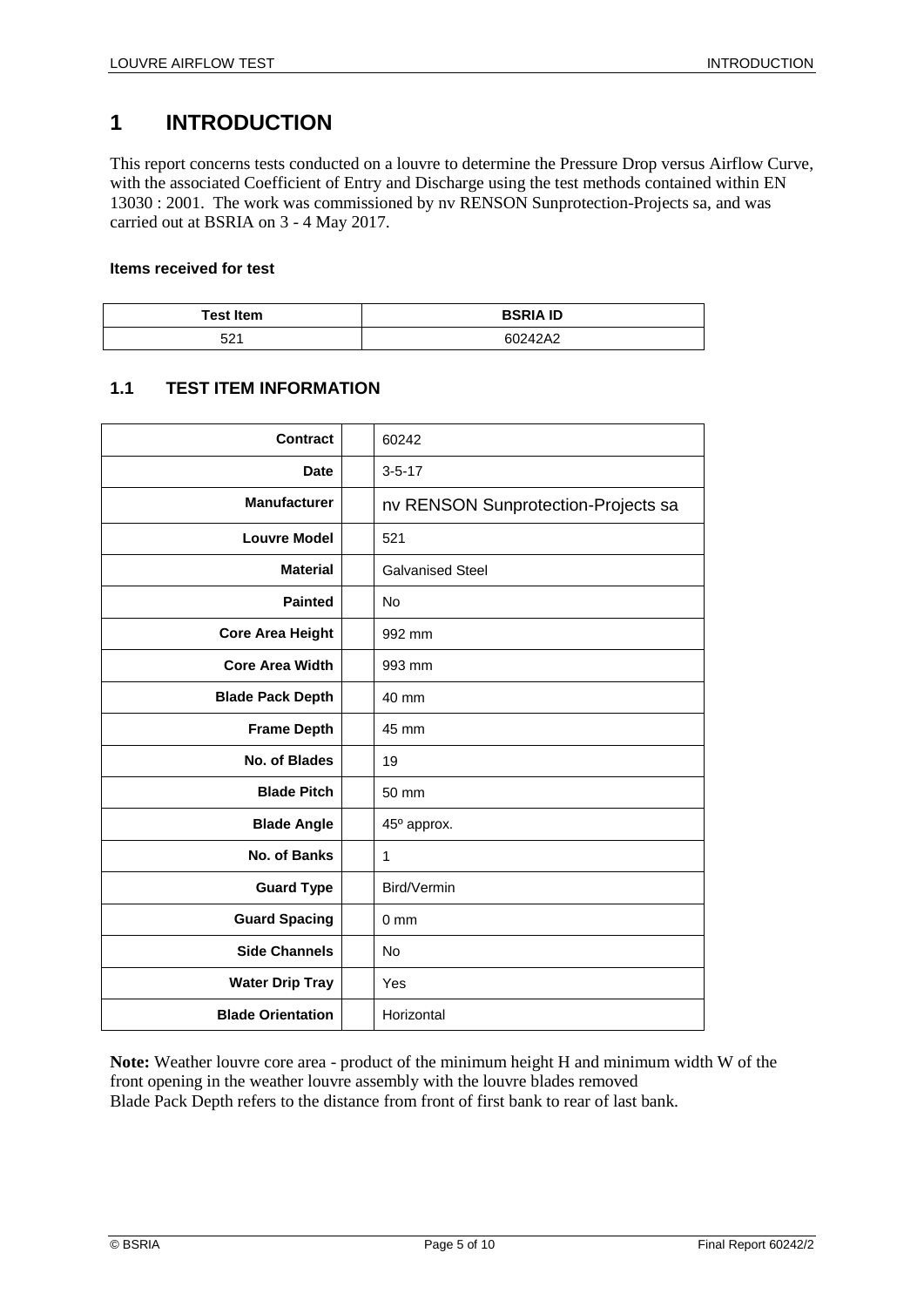#### <span id="page-5-1"></span><span id="page-5-0"></span>**Figure 1 Test item 60242A2 (front) Figure 2 Test item 60242A2 (rear)**



**Figure 3 Close-up of guard**

<span id="page-5-2"></span>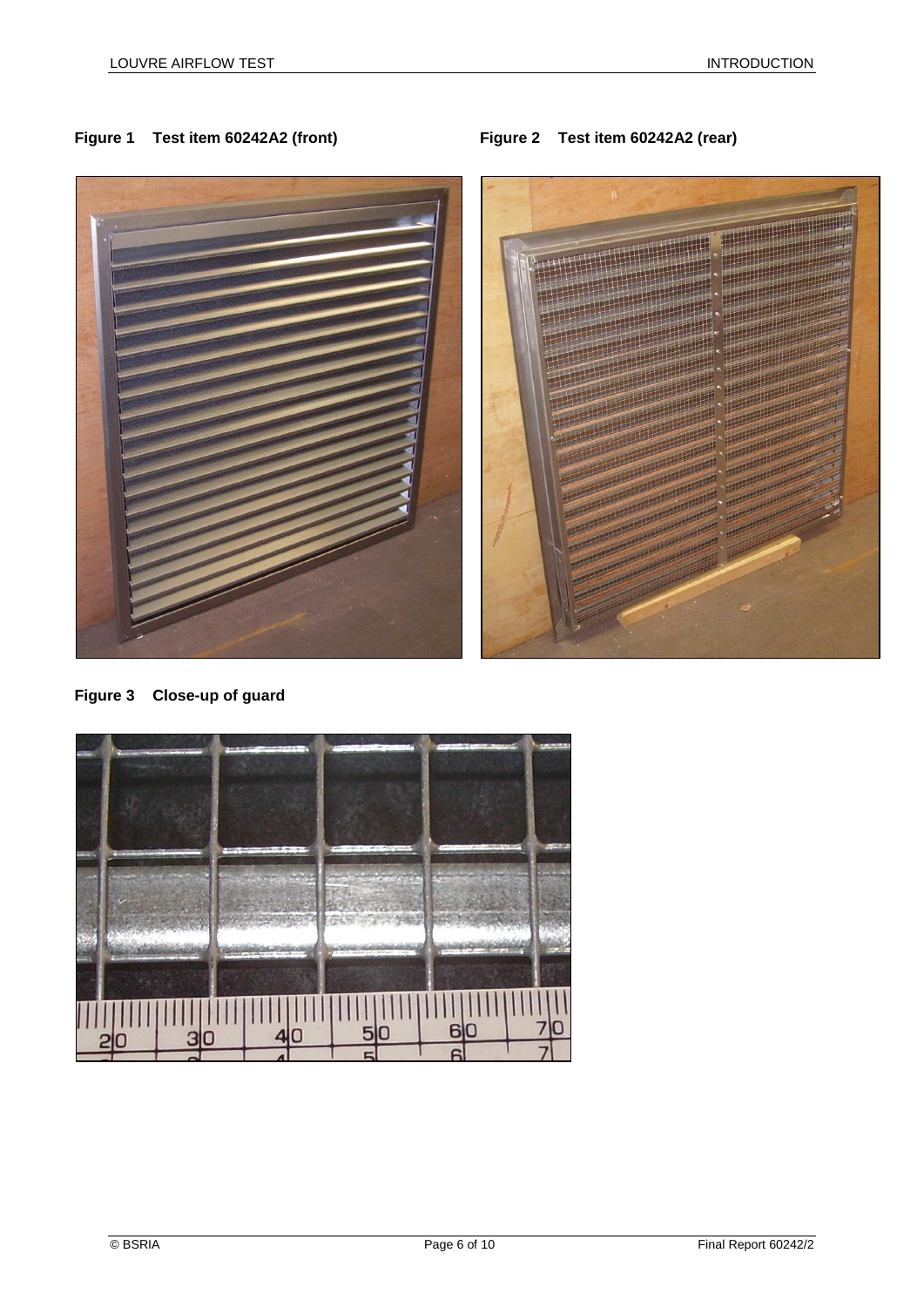## <span id="page-6-0"></span>**2 TEST METHOD**

A schematic representation of the rig used during testing



#### <span id="page-6-1"></span>**2.1 PRESSURE DROP**

For this test, the Aerodynamic Measuring Section (AMS) is separated from the main rig. The louvre is then mounted in the upstream opening of the AMS.

Pressure tappings in the plenum walls of the AMS allow measurement of the static pressure within the plenum during testing. The airflow volume is calculated from the differential pressure at the measuring cones. The plenum has a set of settling screens within to produce even flow through the cones and therefore gives an accurate reading of the total volume.

By adjusting the fan speed, the total airflow through the system varies and therefore changes the pressure on the louvre under test. A range of measurements are taken to give the characteristic curve for the test louvre.

#### <span id="page-6-2"></span>**2.2 TEST EQUIPMENT USED**

| <b>Test equipment</b> | <b>BSRIA ID</b> | <b>Calibration Expiry Date</b> |  |
|-----------------------|-----------------|--------------------------------|--|
| Airflow cones         | 364             | $7 - 1 - 18$                   |  |
| Micromanometer        |                 | $16 - 2 - 18$                  |  |
| Micromanometer        | 682             | $2 - 2 - 18$                   |  |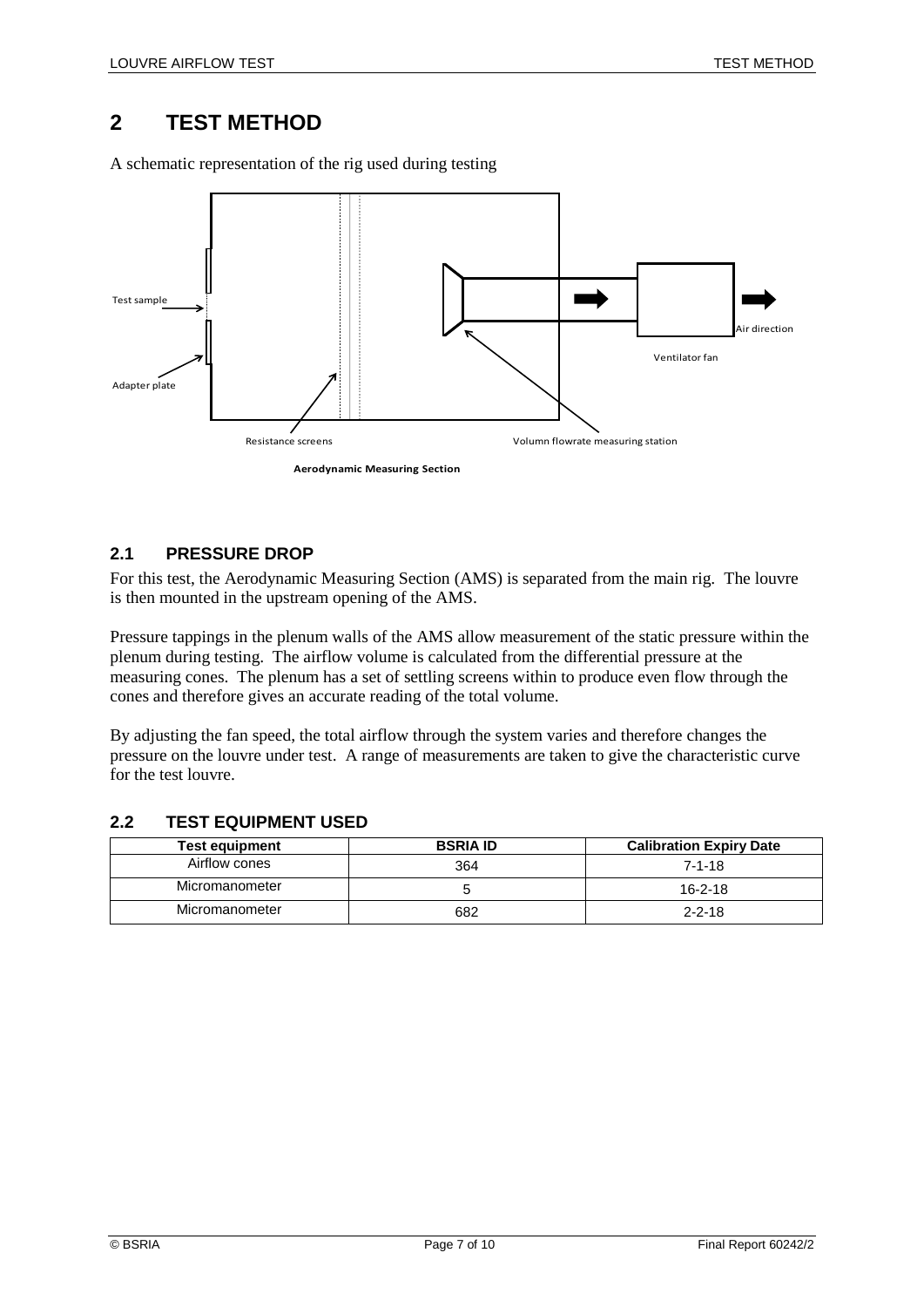## <span id="page-7-0"></span>**3 RESULTS**

#### <span id="page-7-1"></span>**3.1 COEFFICIENT OF ENTRY**

MANUFACTURER nv RENSON Sunprotection-Projects sa Date 03/05/2017

MODEL 521 Contract 60242

| air temperature 16.1 °C               |  | louvre height | 992 mm              |
|---------------------------------------|--|---------------|---------------------|
| barometer 1014 mbar                   |  | louvre width  | 993 mm              |
| air density $1.216$ kg/m <sup>3</sup> |  | louvre area   | $0.985 \text{ m}^2$ |

|           | louvre face velocity | air flow rate |                   |             |
|-----------|----------------------|---------------|-------------------|-------------|
| louvre pd |                      | test          | theoretical       | coefficient |
| Pascals   | m/s                  | $m^3/s$       | $m^3/s$           | $C_{\rm e}$ |
|           |                      |               |                   |             |
| 9.5       | 1.02                 | 1.002         | 3.893             | 0.257       |
| 13.4      | 1.24                 | 1.219         | 4.624             | 0.264       |
| 21.2      | 1.55                 | 1.530         | 5.816             | 0.263       |
| 28.4      | 1.81                 | 1.778         | 6.731             | 0.264       |
| 43.0      | 2.19                 | 2.156         | 8.282             | 0.260       |
| 59.0      | 2.55                 | 2.511         | 9.702             | 0.259       |
| 88.6      | 3.11                 | 3.063         | 11.889            | 0.258       |
| 121.5     | 3.60                 | 3.547         | 13.922            | 0.255       |
| 150.7     | 4.01                 | 3.947         | 15.505            | 0.255       |
| 162.4     | 4.15                 | 4.086         | 16.096            | 0.254       |
|           |                      |               |                   |             |
|           |                      |               | mean $C_{\alpha}$ | 0.259       |
|           |                      |               | Class             | 3           |



Graph equation is  $y = 9.0401x^{2.0431}$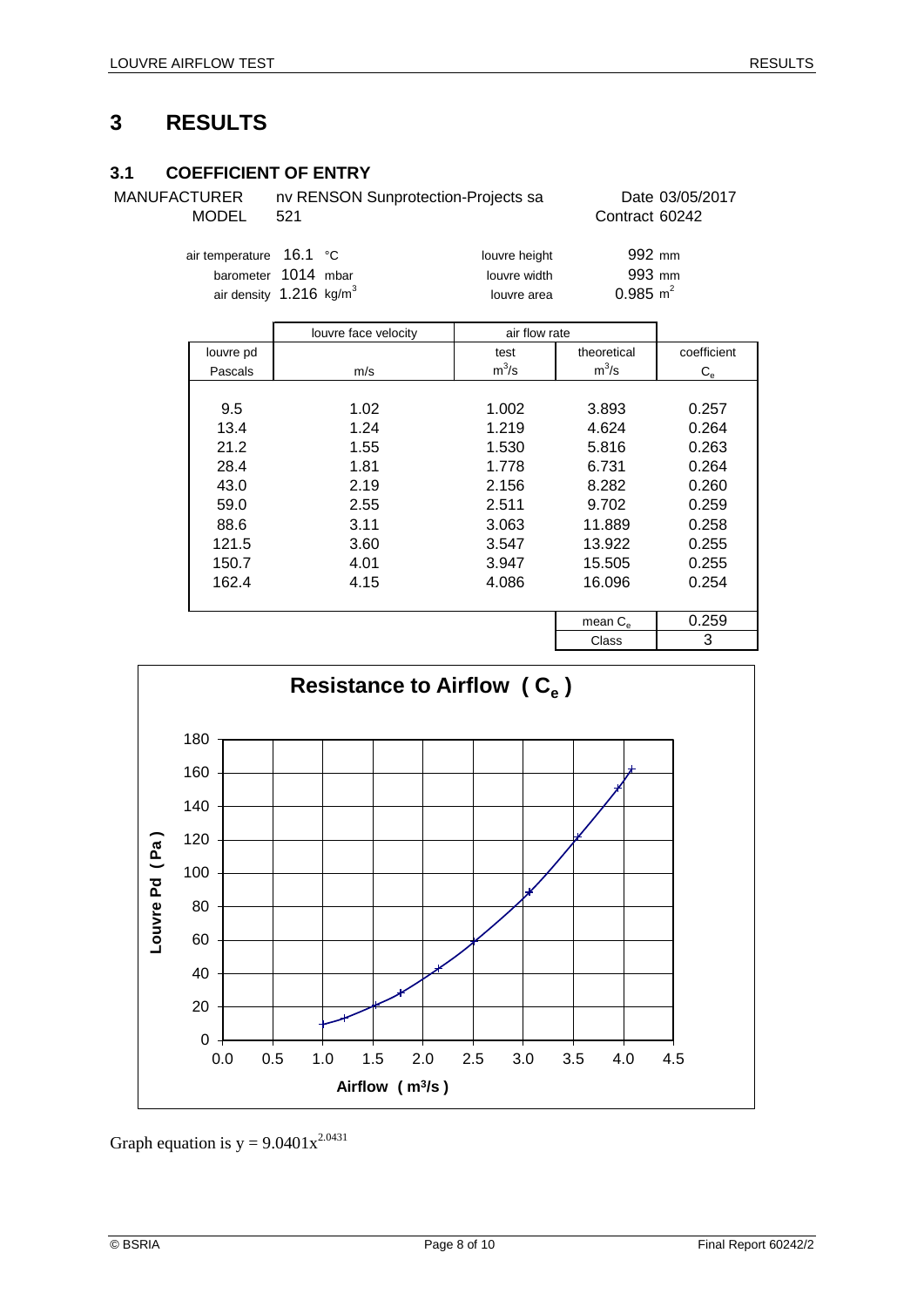### <span id="page-8-0"></span>**3.2 COEFFICIENT OF DISCHARGE**

| MANUFACTURER<br><b>MODEL</b>                                                                     | 521 | nv RENSON Sunprotection-Projects sa          | Date 04/05/2017<br>Contract 60242       |
|--------------------------------------------------------------------------------------------------|-----|----------------------------------------------|-----------------------------------------|
| air temperature $16.1 \degree$ C<br>barometer 1014 mbar<br>air density $1.216$ kg/m <sup>3</sup> |     | louvre height<br>louvre width<br>louvre area | 992 mm<br>993 mm<br>$0.985 \text{ m}^2$ |

|           | louvre face velocity | air flow rate |              |             |
|-----------|----------------------|---------------|--------------|-------------|
| louvre pd |                      | test          | theoretical  | coefficient |
| Pascals   | m/s                  | $m^3/s$       | $m^3/s$      | $C_d$       |
|           |                      |               |              |             |
| 10.1      | 1.03                 | 1.018         | 4.015        | 0.254       |
| 15.6      | 1.27                 | 1.251         | 4.990        | 0.251       |
| 23.7      | 1.57                 | 1.546         | 6.150        | 0.251       |
| 31.9      | 1.81                 | 1.785         | 7.135        | 0.250       |
| 46.9      | 2.19                 | 2.153         | 8.652        | 0.249       |
| 64.7      | 2.56                 | 2.525         | 10.162       | 0.248       |
| 80.3      | 2.86                 | 2.814         | 11.321       | 0.249       |
| 110.0     | 3.35                 | 3.301         | 13.250       | 0.249       |
| 142.8     | 3.83                 | 3.772         | 15.097       | 0.250       |
| 169.8     | 4.15                 | 4.083         | 16.463       | 0.248       |
|           |                      |               |              |             |
|           |                      |               | mean $C_{d}$ | 0.250       |
|           |                      |               | Class        | 3           |



Graph equation is  $y = 9.8494x^{2.0235}$